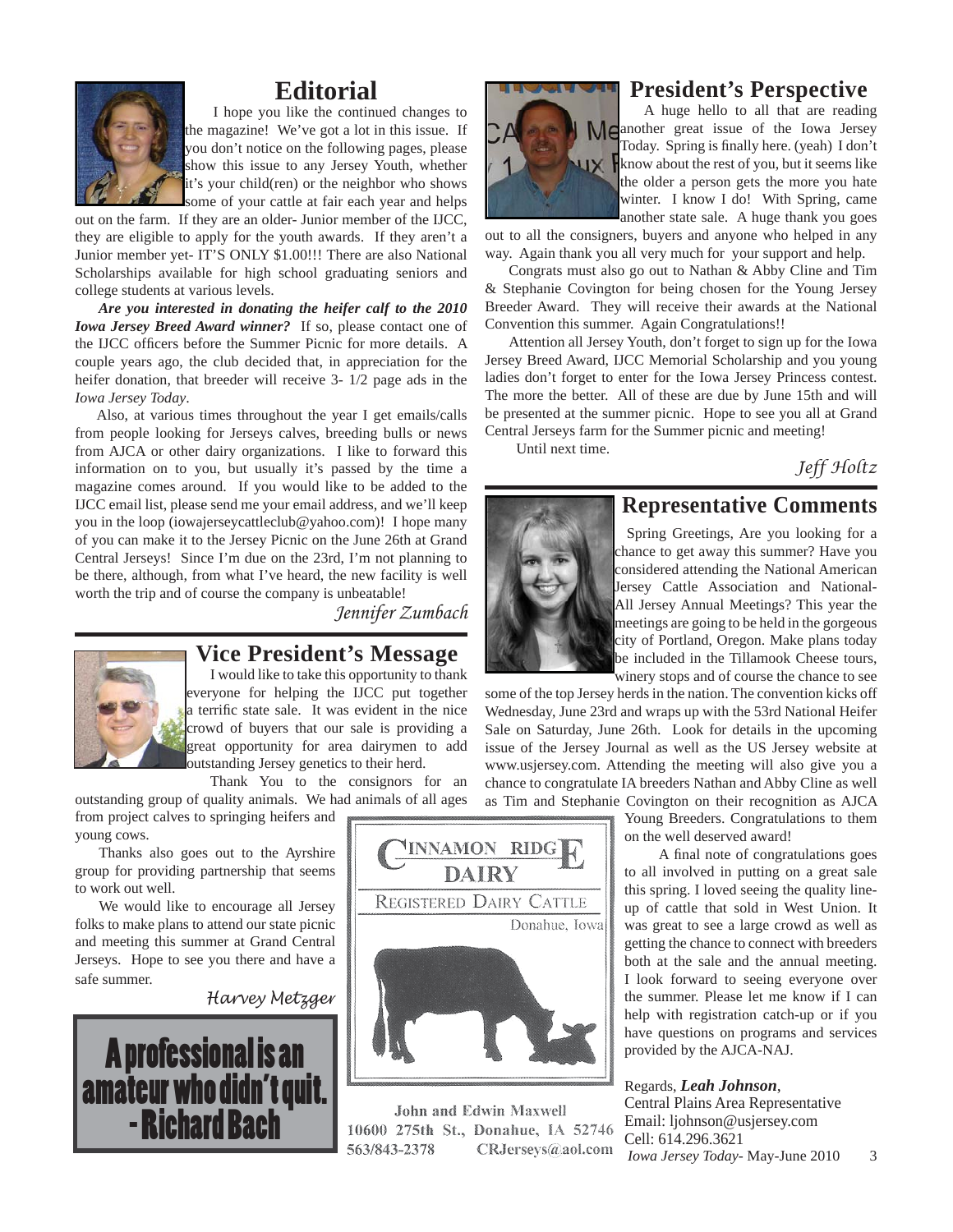# 2010 IJCC Summer Picnic

*Mark your Calendars now for the*

## **Annual IJCC Summer Potluck Picnic and Meeting,** *to be held on* **Saturday, June 26th at 12:00 at Grand Central Jerseys, Bristow, IA**

*Drinks and table service will be provided: Please bring a dish to pass for the picnic!*



*See the new freestall barn by WeCover, the first of it's kind in Iowa, housing 200 cows. Check out the new and expanded facilities with radiant heat floors and the indoor/ winter calf housing with calf kitchen. We look forward to seeing you.* **Horst Family**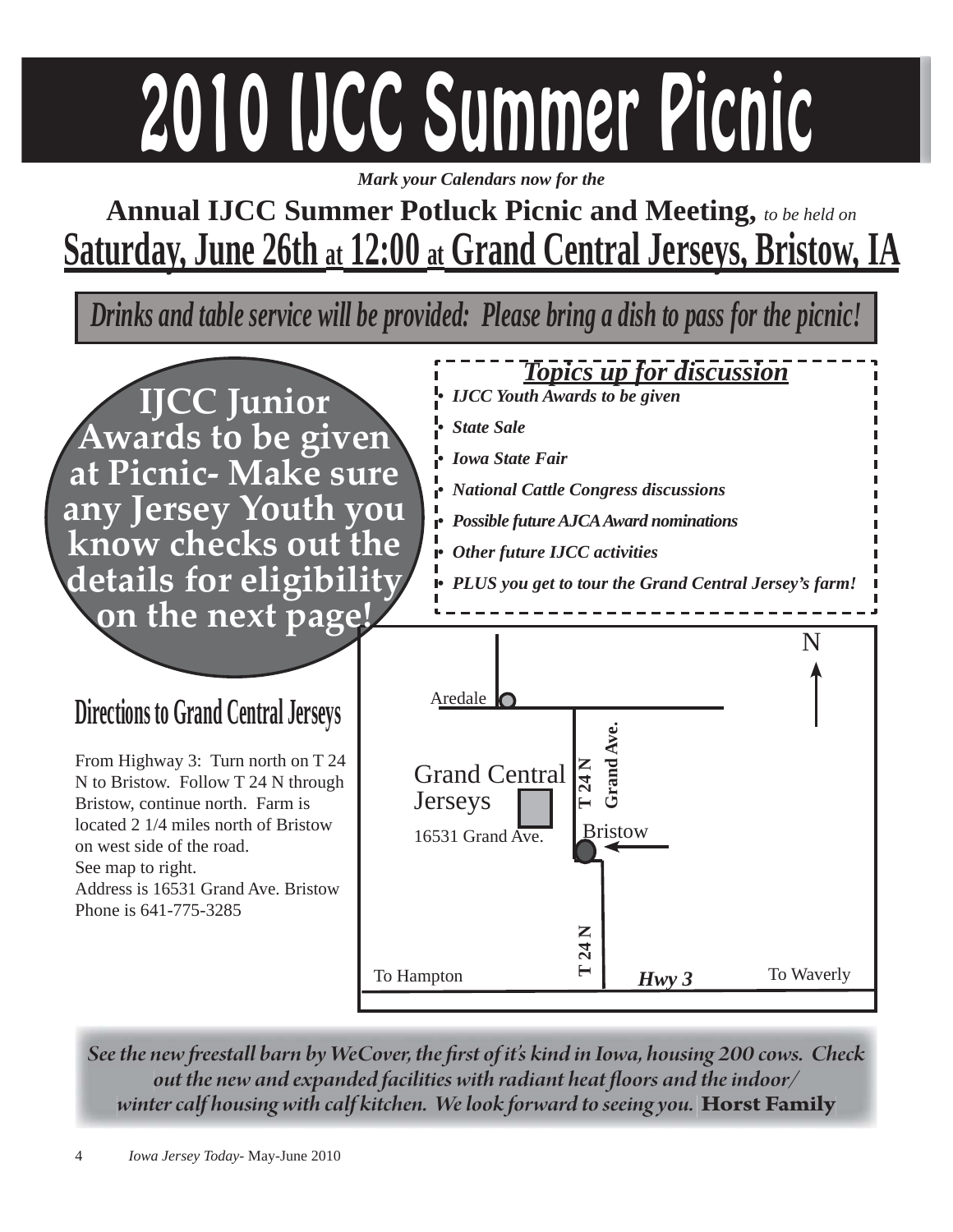# Iowa Jersey Cattle Club **Youth Awards**

- *Iowa Jersey Breed Award- Youth ages 16 to 19 encouraged to apply. NEW application process this year- the application is judged by the IJCC Executive Committee, and is not awarded through the 4-H Program as in years past.* It is available to any IJCC Junior member who has an outstanding Jersey Youth career. *The winner of this award receives a Jersey heifer calf and is then nominated for the National Jersey Junior Achievement Contest this fall.* **DUE JUNE 15th.**
- *Iowa Jersey Cattle Club Annual Memorial Scholarship is awarded to an Iowa Jersey youth planning* to or attending an institution of higher learning (two or four year school). The winner is also nominated for the National Jersey Junior Achievement Contest this fall. Applications are available upon request. They are due to **Jennifer Zumbach** by **JUNE 15**. *The Scholarship is \$500, paid at end of first collegiate semester.*
- **Iowa Jersey Princess** You must be between the ages of 18 and 21, and involved in raising Jerseys. As Iowa Jersey Princess, you will have the opportunity to represent the Jersey Breed in the Iowa Dairy Princess Pageant this August. You will be asked to hand out ribbons during the Iowa State Fair Junior & Open Jersey Shows and help at the State Jersey Sale. Additionally you will be eligible to represent Iowa at Louisville in November in the National Jersey Queen Contest.

## ALL STATE APPLICATIONS ARE DUE JUNE 15th. *If you are interested in applying*

*for one of the above Iowa Jersey Cattle Club Youth awards, please obtain an application online http://jerseysites.usjersey.com/iowajerseys/activities.htm or by contacting the Jennifer Zumbach at iowajerseycattleclub@yahoo.com or 563-580-8852.* 

*You must be an IJCC Junior member- if you are not yet- send \$1 Junior Membership to IJCC- Jennifer Zumbach 3371 227th Ave. Hopkinton, IA 52237 by June 15th. All State awards will be announced at the Summer IJCC Picnic, June 26, Grand Central Jerseys, Bristow.*

## **AJERSEY SCHOLARSHIP APPS.**

The AJCA Scholarship Program provides financial support for Jersey youth enrolled in colleges or universities or, in some cases, youth seeking hands-on experience in the development and management of Registered Jersey™ cattle.

 Applicants must be a junior or life member of the American Jersey Cattle Association upon submitting their application. A minimum grade point average of 2.5 (on a 4.0 scale) is required to apply for these scholarships. A copy of the applicant's high school or college transcript must be included with the application form.

 The largest award is the Russell–Malnati Scholarship for Advanced Studies of \$5,000. Undergraduate students who have completed *at least* one-half of coursework credit hours required for a degree in dairy science, animal science *(dairy emphasis)*, large animal veterinary practice, dairy production or manufacturing, or dairy product marketing, and graduate students in those program areas are eligible to apply.

The William A. Russell Memorial Scholarship of \$1,000 will be presented to a student who will begin a program of study at an accredited college or university in the fall of 2009.

The Cedarcrest Scholarship of \$1,000 will be awarded to an undergraduate or graduate student seeking a degree in large animal veterinary practice, dairy production, dairy manufacturing, or dairy product marketing.

 The V. L. Peterson Scholarship and Paul Jackson Memorial Scholarship will be awarded to students who have completed at least one year of college or university work.

Also to be awarded is the Bob Toole Jersey Youth Award, which can be used for either college expenses or a well-defined practical experience related to breeding, developing and showing Registered Jerseys™.

Residents of Georgia, Florida, North Carolina, South Carolina, Tennessee and Virginia who are at least high school graduates, but not older than 36 years of age as of January 1, are eligible to apply for the Reuben R. Cowles Jersey Youth Award. Applicants must state whether the award money will be used for to support their education or to fund a trip to the All American Jersey Show and Sale, the AJCA-NAJ Annual Meetings or other Jersey educational activities.

Applications for the 2010-11 scholarships are now posted on the USJersey website at www.usjersey.com/Youth Program/ scholarshipinfo.html.

Applications and transcripts must be received at AJCA office at 6486 E. Main Street, Reynoldsburg, OH 43068-2362 no later than July 1, 2010. For more information, contact Dr. Cherie Bayer, AJCA Director of Development, at 614/861-3636.

#### **MANY IOWA YOUTH HAVE RECEIVED ONE OF THE NATIONAL SCHOLARSHIPS IN THE PAST. DON'T PASS UP THIS OPPORTUNITY - APPLY TODAY!**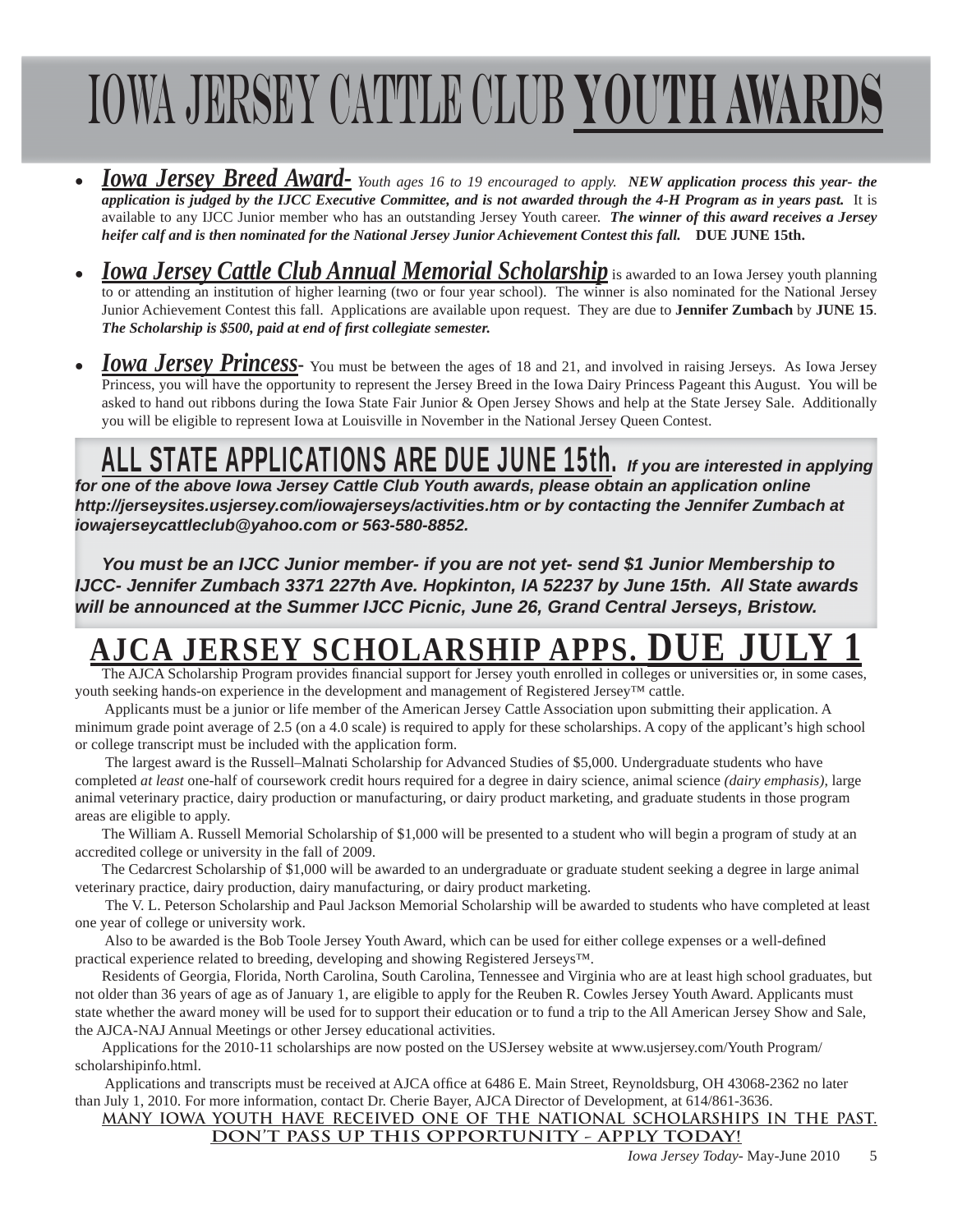# *Iowa Jersey Cattle Club Annual Spring Meeting 2010*

The regular meeting of the Iowa Jersey Cattle Club was held following a meal combined with the Iowa Ayrshire breeders at the Country Hills Restaurant, in West Union on Friday March 26th. The meeting was called to order at 8:05 by President Jeff Holtz. There were 19 members and 2 visitors present. There was no President or Vice President report. The Secretary's report was printed in the winter IJT. Ron Kaiser moved to approve them as printed, Lisa Holtz second. Motion carried. The Treasurer's Report was given and balance of the checking account is \$1229.99, Memorial Scholarship account is \$10,353.95, and Convention Savings account is \$8788.66. Harvey Metzger moved to approve the Treasurer's report, Ron Kaiser second. Motion carried.

Business discussed included State Sale. Members agreed to follow-up at Summer picnic about any changes needed for 2011. None were evident currently. Jennifer mentioned the Ayrshire breeders had asked about doing a combined Winter –Sale IJT. They do not have a state publication. Jennifer would be in charge of doing the combined magazine (at the same time as the current Winter issue). She thought it would work out well. The additional ads should more than cover the extra pages, plus there would be 100 more people to receive that issue, increasing our visibility at the same time. There will be more discussion at the Summer picnic after learning what the Ayrshire breeders decide.

Iowa State Fair- The 2010 Open Show judge will be Bryan Marcoot, IL. The ISF Youth show will be on August 12th, and the Open show will be on August 14th. The ISU Dairy Science Club will again do the Jersey Boulevard of Breeds, this will also be part of their "I Milked a Cow" exhibit. They will use animals from Lyon Jerseys and ABC's Dairy Farm (Brandon, Andrea and Colt Churchill). The club would like to thank them all for making this possible. There was no PDCA news. The members voted on the judge for the 2011 Open Show. Jeff Core was selected. Alta Mae Core was the alternate and Ted Smart was the third option.

a.

Budget- Jennifer Zumbach presented the 2009 expenses and income, and explained the 2010 should be similar. There were no questions. Harvey Metzger moved to approve the 2010 budget and Lisa Holtz second. Motion carried.

Iowa Jersey Today- Jennifer sent around a mailing list for members to update, and asked for any additional suggestions for topics to cover. She reminded all to let her know if there is something throughout the year that can be included.

2010 State Jersey Award winner, Kari Lien has entered in the 2010 AJCA Achievement contest.

AJCA Award Nominations- Tim and Stephanie Covington and Nathan and Abby Cline were selected as 2010 Young Jersey Breeders. They will have the opportunity to attend the National Jersey Convention in Oregon to receive their award. CONGRATULATIONS! Possible 2011 nominees were suggested- Kevin and Cari Knapp for Young Jersey Breeders and Joe and Duffy Lyon for Master Breeders. Please contact one of the officers if you have other nominee ideas. There are many outstanding Jersey individuals in Iowa who would be deserving of these National Awards.

Convention items- Mary Metzger and Jennifer Zumbach mentioned there were plenty of items for sale from the convention. There are heifer statues, cookbooks, winter and spring notecards and a couple T-shirts all available for sale. Jennifer suggested asking youth venders at the Iowa Jersey Sale if they would sell them out of the concession stand window and they could receive a cut of the price. She would look into other possibilities. The extra Heifer statues are being used as awards for the ISF Junior and Open Show Junior Champions.

Summer Picnic- The Horst families are planning an open house this summer to show their new farm improvements and when asked, they expressed an interest in also hosting the IJCC Summer Picnic. Jennifer will check on dates with them.

National Cattle Congress- Norm Nabholz spoke about the 100th Anniversary Show to take place September 17th, 2010. The Top Ten Sale will be on September 16th in Waterloo. He shared some plans that have been worked out and others to be continued on. The members asked questions about show details, and there was much discussion about the best way for our club to get involved as a sponsor. Many ideas were discussed, and it was decided to gather more information, allow Norm's committee to identify the sponsor structure and bring it up for discussion and decision at the Summer Picnic. It was figured that to sponsor a class- would cost \$150, so if there were producers who were interested in that, they would be encouraged to do so. Memories were shared about the way the show used to be, and activities like cocoa and cookies that were shared during morning hours by Jersey volunteers, etc.

Heidi Lantzky suggested that we look into adding to the Iowa Jersey Sale, by including a Youth Production type sale. She mentioned several surrounding states and National Shows have done this to support Juniors. The club discussed options, and Leah Johnson gave input from the MN Youth Sale. A committee was formed to look into setting this up. Brian Lantzky is committee chair; other members are Harvey Metzger, Nathan and Abby Cline. They will bring information to later meetings for discussion.

Leah Johnson, AJCA Representative, spoke about what is happening in Ohio and across the US in the Jersey business, and shared 2009 information with members.

Jennifer reminded members that IJCC Memorial Scholarship, IJCC Jersey Princess and IJCC Jersey Breed Award applications are due June 15th to her. They will be awarded at the Summer Picnic. AJCA Scholarship applications are due July 1st to Ohio.

Tom Sickles moved to adjourn the meeting. Heidi Lantzky second. Motion carried. Meeting was adjourned at 9:30pm.

Respectfully submitted, Jennifer Zumbach, IJCC Secretary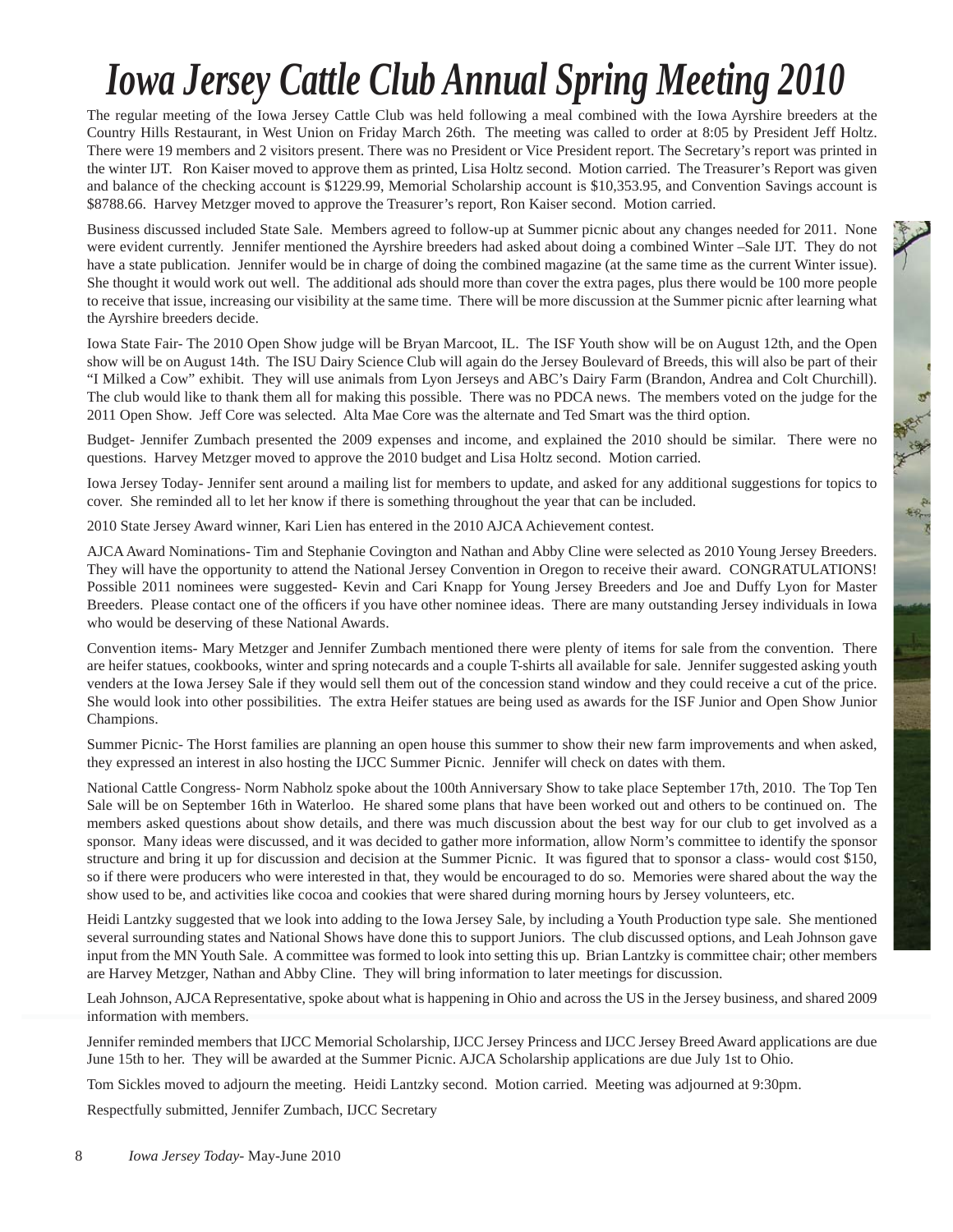## *Two Iowa Jersey Breeders to be honored at Oregon National Convention*



 Both Nathan and Abby Cline were exposed to the world of dairy at an early age, being born and raised on farms in Iowa. Nathan is a second generation Young Jersey Breeder Award winner and fourth generation Jersey breeder- second generation at Golden Dream Jerseys in Decorah. Abby, however, came from a grade A Holstein operation near St. Olaf. Although the quality and family atmosphere have stayed the same throughout the years, Golden Dream Jerseys has

seen many significant changes.

 Nathan and Abby currently work with Nathan's parents to manage Golden Dream Jerseys. Nathan returned to the family farm in 2002, after a stint as manager for a herd of 400 grade Holsteins in Minnesota, a job he took after graduating from Iowa State University with a Bachelor's in Dairy Science. Abby graduated from Northern Iowa Area Community College in 2000, with an Applied Science degree in Industrial Engineering and Upper Iowa University in 2003 with a Bachelor's in Financial Management. She is currently working full time with the Upper Explorerland Regional Planning Commision and has been serving with the 132nd Fighter Wing with the Iowa Air National Guard, Des Moines, where she has achieved Captains rank. Abby became involved with Jerseys after the couple was married in December of 2005.

The Clines have been through many transitional phases in the past four years. In 2006, they constructed a new double-eight parabone milking parlor and 67 x 192' hoop barn. In 2008 after nearly eight years of being an organic dairy they made the move from back to conventional processes. Later that same year the Clines sent their first Golden Dream bred bull into A.I. They are now milking 100 Registered Jerseys with a rolling herd average of 16,049 lbs milk, 825 lbs. fat and 594 lbs. protein.

The milk produced at Golden Dream Jerseys is marketed through Wapsie Valley Creamery, Independence, on a cheese yield basis. The Cline family currently works 160 acres of land and the cattle rotationally graze for the duration of the growing season. During the winter and inclement weather, the cows find home in the 105-stall freestall barn that was converted from the original hoop barn's compost bedded pack.

Nathan and Abby have also had success in the show ring with their Golden Dream herd, frequenting shows like the Iowa State Fair, National Cattle Congress and the All American Jersey Show. In 2009, they were recognized as both Reserve Premier Breeder and Reserve Premier Exhibitor at the Iowa State fair, a first for both.

Along with a knack for developing show cattle, Nathan has had an interest with the genetics side of breeding. After returning to the family farm, he began taking over the primary sire selection and mating. Even more, Nathan has a fascination with polled cattle; leading him to develop several young polled cows. Two of those polled first crop daughter have been appraised EX-90 in their early second lactation that are producing in exceptional fashion. In addition to the two polled daughters, the Cline's have 27 cows that have been appraised as Excellent, with several cows compiling more than 100,000 lbs. of milk in their lifetime.

The cows at Golden Dream Jerseys are almost 100% home-bred, with only two cows in the entire herd being purchased from outside markets. Thanks to the longevity of the herd, the Cline's are able to market between 10 and 20 head per year, as well as the four to five breeding bulls. One of those bulls, Golden Dream Iatola Magnificent, was the first Jersey young sire sampled through International Protein Sires, and is still distributing semen in the United States and four other countries.

The breeding plan the young couple rely on includes a strong emphasis on type traits, high components and longevity. Nathan and Abby are strong proponents of using well-bred young sires to meet the herd's reproductive goals. In the history of the herd there have been 33 Excellent cows that have come from unproven bulls. They are currently a REAP herd and participate in the Jersey Mating Program, Equity program and the Jersey regional young sire sampling program.

As they move forward with their herd at Golden Dream Jerseys, Nathan and Abby have many plans for the future to improve their dairy and farming operation, including the eventual acquisition of the farm from Nathan's parents, additional manure storage, new heifer facilities and the possibility of purchasing more land. With a clear set of goals and strong knowledge of the dairy industry, this young couple plans on continued excellence in the parlor and on the show circuit.

10 *Iowa Jersey Today*- May-June 2010



 A solid breeding plan is often times just as important as the cows you send through the rotation. Tim and Stephanie Covington, Covington Jerseys, Leon, Iowa, have found success with their Jersey herd through commitment to their breeding philosophy.

 Tim became steadily involved with Jersey cows in November of 1992 when his parents purchased 45 cows from Hatfield Jersey Farm, Leon, Iowa, owned by his grandparents. Up until that point, Tim had

enjoyed assisting on the farm of his grandparents, but questioned the value of his parents owning their own herd. But it was not long before the cows won his heart and he has not looked back since.

 Tim immediately developed an interest in the genetics side of operating a dairy and spent much time studying pedigrees and analyzing bull catalogs. Unfortunately, his interest and love for Jerseys were not enough to keep the first-year disasters from plaguing their new operation. But thanks to family and friends, Covington Jerseys was able to survive their initial years to keep moving and develop quality cows.

As he looked for opportunities to have a positive influence on the farm his parents had just purchased, Tim spent a few hours each morning at Hatfield Jerseys before returning home to work. In 1998, he decided to devote all of his time to the home farm and became a partner with his parents, hoping to become more involved with the industry as a whole.

Tim had one of his first big opportunities in January of 2000 during the first type appraisal of their herd, in which three cows were appraised as Excellent and rounding out a herd average of 82 points. This was also the year that Tim became captivated by the show ring after winning one class at the Iowa State Fair and three classes and Reserve Champion at the Nebraska State Fair. After consistent success, Covington Jerseys won Premier Exhibitor and tied with Hatfield Jersey Farm for the Premier Exhibitor award in both Iowa and Nebraska in 2004. Their most successful year to date was 2009 in Nebraska when they captured the titles of Premier Breeder, Premier Exhibitor, Reserve Champion, Honorable Mention Champion and Grand Champion, a designation that had eluded them until then. The Reserve Supreme Champion banner was also taken home by the Covingtons that day for their Grand Champion cow.

 The Covington's have also had a great deal of success outside of the show arena. Over the years, they have sold more than 300 head of Jersey replacement heifers and breeding stock, while having purchased less than 50. This is an aspect of their operation that has helped maintain bottom-line profitability by participating in sales by the Jersey Marketing Service, silent auctions, and private sales like the Dairyland Protein Sale, Top of the World, All American, Illinois Invitational and the Spring of Excellence Sale. In the past six years, the Covington's have sold 96 head at the Dairyland Protein Sale, three of those being the overall top seller.

 Their breeding plan primarily focuses on creating cows that will last a long time and milk well. By emphasizing good udders along with type traits, milk and components, their cows have done just that. The Covington's currently own 140 registered Jerseys with a December 2009 rolling herd average of 15,669 lbs. milk, 777 lbs. fat and 544 lbs. protein on 67 cows.

 Because their heifers are all pasture bred, Tim has been very particular about the type of bulls used for their mating, using only well pedigreed herd bulls. They have used numerous bulls from Hatfield Jerseys and Brentwood Farms, Orland Calif. Some of their favorite bulls from those farms have been Duncan Chief Stardom, Sherri-Lee Duncan Rocky-ET, Berrettas Top Luck Denny and DC Loras Legacy, BW Magic Woody, BW Legion and BW Carrington.

 But in 2002 when the Covington's were looking to increase their components, they relied on Sunset Canyon Michael, a son of component queen, Tenn Haug E Maid. Tim states this to be the best purchase they ever made, using "Michael" heavily before having him collected and sold to other breeders. In 2006 after his first proof, "Michael" was added to the Top 100 list, and has been a regular to that list ever since.

Tim is very thankful for the guidance he has received from the Hatfiled Jersey Farm, Sunset Canyon Jerseys and Brentwood Farm and Lyon Jerseys, all Jersey breeders that have made a significant impact on him over the years. He credits them and many others for helping to make him a better Jersey breeder and dairy farmer.

 Tim also made additions to his family, marrying Stephanie Nickell in December of 2005 after meeting her and her son Greyden, 7, in the spring of that year. The couple has had two children together, Brenden, 2, and Camden, 6 months. Greyden is now helping Tim show some of their heifers at local shows, and enjoys all things farming. Brenden is also starting to enjoy the delights of farming as he ventures out onto the farm.

With a business plan to breed top quality registered Jerseys that are profitable to milk, last for several lactations and produce valuable offspring, Tim and Stephanie are looking forward to their farm serving them, and their children in the future.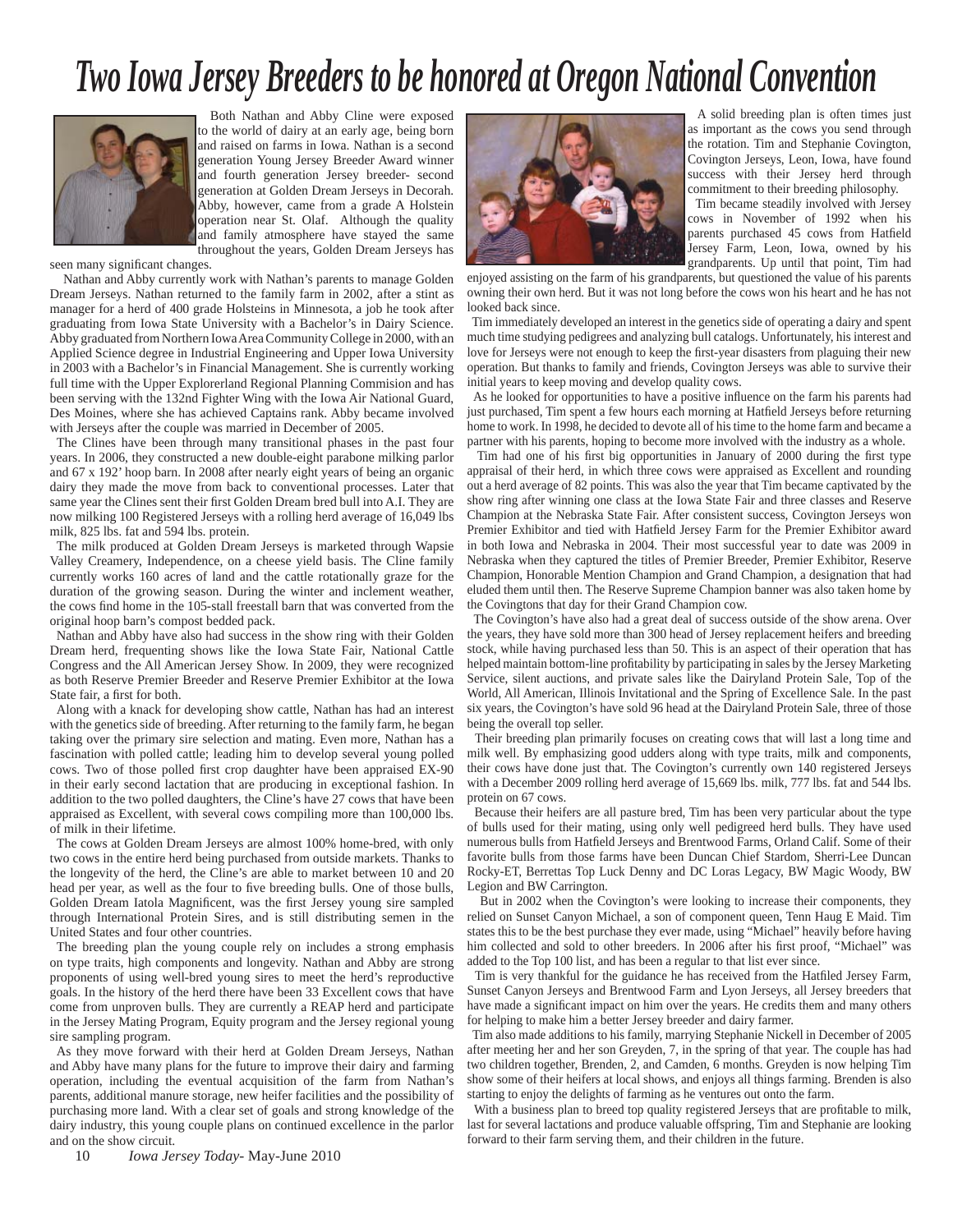# **2010 Iowa Spring** Extravaganza **Results**

| LOT#                     | <b>CONSIGNER</b>                                 |                 | <b>SALE PRICE</b>    | <b>BUYER</b>                                         | City, State, Zip Code                   |  |  |
|--------------------------|--------------------------------------------------|-----------------|----------------------|------------------------------------------------------|-----------------------------------------|--|--|
| $\overline{J1}$          | Summit Farm                                      | \$              | 3,050.00             | Grand Central Jerseys, LLC                           | Bristow, IA 50611                       |  |  |
| J2                       | Lyon Jerseys                                     | \$              | 3,400.00             | Grand Central Jerseys, LLC                           | Bristow, IA 50611                       |  |  |
| J3                       | David Kunde                                      | \$              | 2,650.00             | Grand Central Jerseys, LLC                           | Bristow, IA 50611                       |  |  |
| J <sub>4</sub>           | <b>Brian Lantzky</b>                             | \$              | 1,750.00             | Debbie & Mark Ashmore                                | Boscobel, WI 53805                      |  |  |
| J5                       | Mike Dilly                                       | \$              | 4,100.00             | Todd, Connie, Ashley, & Megan Bushman                | Calmar, IA 52132                        |  |  |
| J6                       | Patty Dilly                                      | $\mathcal{S}$   | 1,450.00             | Leroy Anderson                                       | Wesby, WI 54667                         |  |  |
| J7                       | <b>SCRATCH</b>                                   |                 |                      |                                                      |                                         |  |  |
| ${\bf J8}$               | Jon Sleister                                     | \$              |                      | 1,750.00 Brandon Churchill                           | Altoona, IA 50009                       |  |  |
| J <sub>9</sub>           | Jon Sleister                                     | \$              | 1,050.00             | <b>Brandon Churchill</b>                             | Altoona, IA 50009                       |  |  |
| J10                      | Myron Arthur                                     | \$              | 1,975.00             | <b>Brandon Churchill</b>                             | Altoona, IA 50009                       |  |  |
| J11                      | John & Mary Gallagher                            | \$              | 1,425.00             | Walt Vanderwaal                                      | Orange City, IA 51041                   |  |  |
| J12                      | Harmony Corners Jerseys                          | \$              | 1,200.00             | Walt Vanderwaal                                      | Orange City, IA 51041                   |  |  |
| <b>J13</b>               | Patrick Gallagher                                | \$              | 1,450.00             | Walt Vanderwaal                                      | Orange City, IA 51041                   |  |  |
| J14                      | Summit Farm                                      | $\overline{\$}$ | 2,000.00             | Jena Simon                                           | Farley, IA 52046                        |  |  |
| J15                      | Family Hill & Harmony Corners                    | $\mathcal{S}$   | 1,500.00             | Walt Vanderwaal                                      | Orange City, IA 51041                   |  |  |
| J16                      | Myron Arthur                                     | \$              | 1,550.00             | Don Zidlicky                                         | Decorah, IA 52107                       |  |  |
| J17                      | Richard Freemand & Jeff Holtz                    | \$              | 1,425.00             | <b>Brandon Churchill</b>                             | Altoona, IA 50009                       |  |  |
| J18                      | <b>SCRATCH</b>                                   |                 |                      |                                                      |                                         |  |  |
| J19                      | <b>SCRATCH</b>                                   |                 |                      |                                                      |                                         |  |  |
| J20                      | Ron Kaiser                                       | \$              | 1,425.00             | Debbie & Mark Ashmore                                | Boscobel, WI 53805                      |  |  |
| J21                      | Ron Kaiser                                       | $\mathcal{S}$   | 1,600.00             | <b>Blake Bieber</b>                                  | Springville, IA 52336                   |  |  |
| J22<br>$\overline{J23}$  | <b>SCRATCH</b><br>Summit Farm                    |                 |                      |                                                      | Larchwood, IA                           |  |  |
| J24                      |                                                  | \$<br>\$        |                      | 2,200.00 Kevin Knapp<br>Walt Vanderwaal              | Orange City, IA 51041                   |  |  |
| J25                      | <b>Harmony Corners Jerseys</b><br>Gene Henderson | \$              | 1,550.00<br>1,525.00 | <b>Brian Bagge</b>                                   | Worthington, IA 52078                   |  |  |
| J26                      | Scott Metzger                                    | \$              | 2,450.00             | Grand Central Jerseys, LLC                           | Bristow, IA 50611                       |  |  |
| J27                      | <b>SCRATCH</b>                                   |                 |                      |                                                      |                                         |  |  |
| J28                      | <b>SCRATCH</b>                                   |                 |                      |                                                      |                                         |  |  |
| J29                      | Rodney Boldt                                     | \$              | 750.00               | Duane Wiedenfeld                                     | Blue River WI 53518                     |  |  |
| <b>J30</b>               | Rodney Boldt                                     | \$              | 725.00               | Nick Bagge                                           | Worthington, IA 52078                   |  |  |
| J31                      | <b>SCRATCH</b>                                   |                 |                      |                                                      |                                         |  |  |
| <b>J32</b>               | Summit Farm                                      | \$              | 1,475.00             | Philip Raak                                          | Jasper, MN 56144                        |  |  |
| J33                      | <b>SCRATCH</b>                                   |                 |                      |                                                      |                                         |  |  |
| J34                      | <b>SCRATCH</b>                                   |                 |                      |                                                      |                                         |  |  |
| <b>J35</b>               | Rodney Boldt                                     | \$              | 1,175.00             | Justen Cornell                                       | Hillsboro, WI 54634                     |  |  |
| J36                      | <b>SCRATCH</b>                                   |                 |                      |                                                      |                                         |  |  |
| <b>J37</b><br><b>J38</b> | Ron Kaiser<br>Rodney Boldt                       | \$<br>\$        | 1,375.00             | Aaron Lien<br>750.00 Justen Cornell                  | Calmar, IA 52132<br>Hillsboro, WI 54634 |  |  |
| <b>J39</b>               | Mike Dilly                                       | $\$\,$          |                      | 1,900.00 Nathan Kruse & Gene Miller                  | Holy Cross, IA 52053                    |  |  |
| <b>J40</b>               | John & Mary Gallagher                            | \$              | 875.00               | Craig Bosma                                          | Rock Rapids, IA 51246                   |  |  |
| J41                      | Jennifer Zumbach                                 | \$              | 1,550.00             | Kendra Core                                          | Ackworth, IA 50001                      |  |  |
| J42                      | Lyon Jerseys                                     | \$              | 1,400.00             | Ashlee & Jon Crubel                                  | Lancaster, WI 53813                     |  |  |
| J43sub                   | Richard Freemand & Jeff Holtz                    | \$              | 1,000.00             | Fagle View Farms - Nichole Fagle                     | Fayette, IA 52142                       |  |  |
| <b>J44</b>               | Josh Fairbanks                                   | $\mathbb{S}$    | 2,150.00             | Grand Central Jerseys, LLC                           | Bristow, IA 50611                       |  |  |
| <b>J45</b>               | Lyon Jerseys                                     | $\mathbb{S}$    | 1,000.00             | Yarrabee Cows LLC                                    | Brooklyn, IA 52211                      |  |  |
| <b>J46</b>               | Dennis Cline                                     | \$              | 750.00               | <b>Brennan Folsom</b>                                | Waukon, IA 52172                        |  |  |
| J47                      | <b>SCRATCH</b>                                   |                 |                      |                                                      |                                         |  |  |
| <b>J48</b>               | Lisa Caya                                        | \$              | 2,050.00             | Jeremy Calvert                                       | Mineral Pt, WI 53565                    |  |  |
| <b>J49</b>               | <b>SCRATCH</b>                                   |                 |                      |                                                      |                                         |  |  |
| J50                      | <b>SCRATCH</b>                                   |                 |                      |                                                      |                                         |  |  |
| J51                      | Patrick Gallagher                                | \$              | 625.00               | Rachelle Howe - Will & Grace                         | Waukon, IA 52172                        |  |  |
| <b>Semen</b>             | "Louie" donated by Dennis Cline                  | \$              | 65.00                | <b>Harvey Metzger</b>                                | Larchwood, IA 51213                     |  |  |
| <b>Semen</b>             | "Lotto" donated by Dennis Cline                  | \$              | 50.00                | Harvey Metzger                                       | Larchwood, IA 51213                     |  |  |
|                          | <b>GROSS</b>                                     | \$              | 62,025.00            | <b>Semen Sale proceeds went to Youth Jersey Fund</b> |                                         |  |  |
|                          | Sale Average (All Ages)                          | \$              | 1,632.24             |                                                      |                                         |  |  |
|                          | <b>TOTAL GROSS AYRSHIRE &amp; JERSEY</b>         | $\mathbb{S}$    | 121,005.00           |                                                      |                                         |  |  |
|                          |                                                  |                 |                      |                                                      |                                         |  |  |

16 *Iowa Jersey Today*- May-June 2010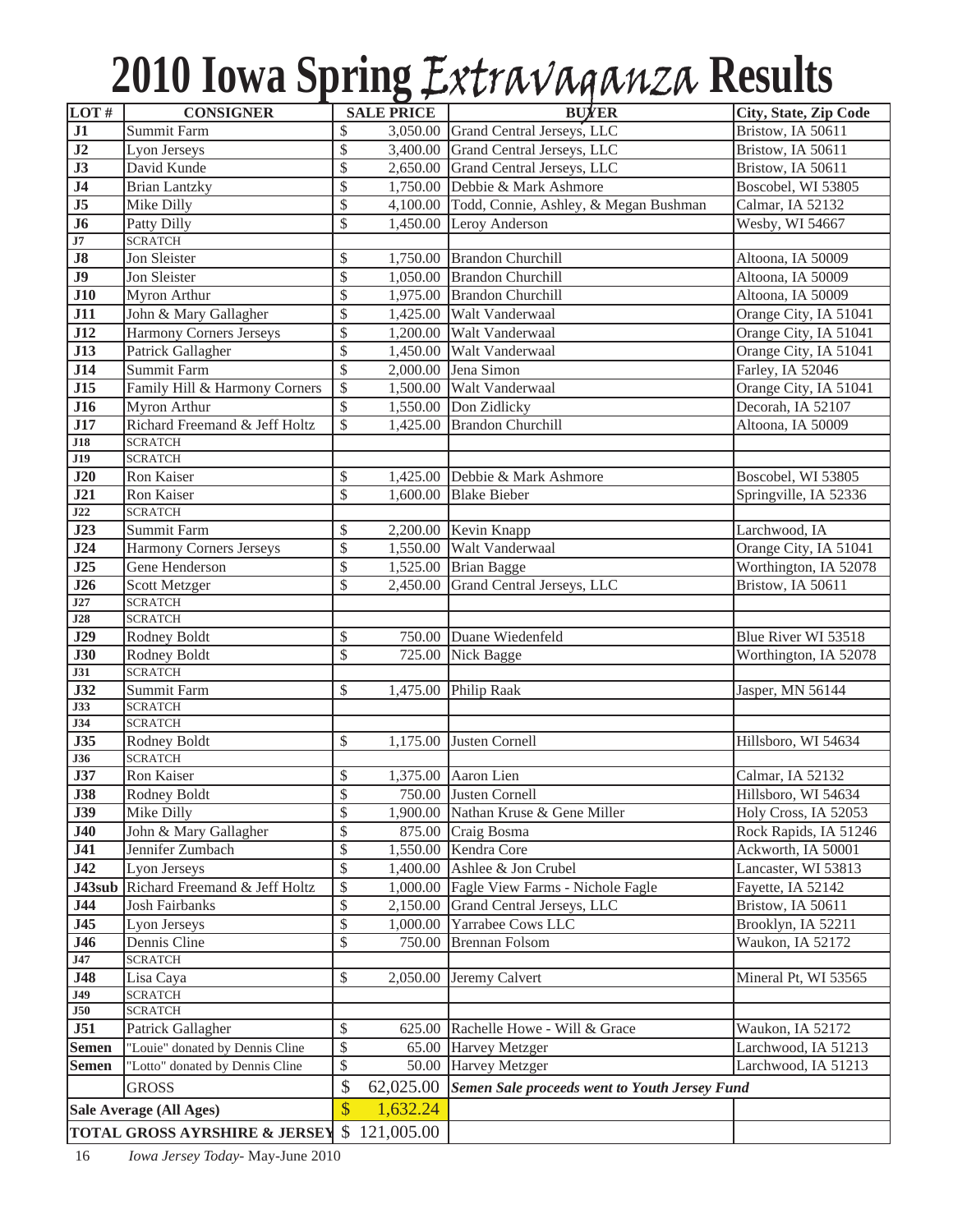

*of the 2010 Iowa Spring Extravaganza Sale. She was purchased by the Bushman family—Connie, Ashley, Megan and Todd—for \$4,100. "Cabernet" was consigned by Mike Dilly, behind cow's neck. Also pictured are Eric Lang, pedigrees, and Lynn*  Lee, auctioneer, in the box, and Brent Thompson at the halter. *Th anks to all the Buyers and Consignors !*

*Left : Kirk Christie, Brian Bagge and Ken Core take a look at some heifers off ered at the sale.*

*Right: Dennis Cline previews a few cows before they go through the ring.*

*Below left : Pat and Carlena Gallagher (R) pretend I won't take their picture!!*

*Below center: Ron Strott mann and Heidi Lantzky chat during the sale.*







*Right: Dennis Cline and Dennis Worden catch up before the sale begins.*

*Below left : Ron Kaiser and Karen Schantz chat after the sale.*

*Below right: Eric Lyon and Norm Nabholz cooperate with the photographer!!*





*Tentinger converse following the sale.*

*Sickles and Ron Kaiser-Did you not think I would take a picture of you!!! I'll expect a smile next time!!!*

*to take home something besides a Jersey!*











*Iowa Jersey Today*- May-June 2010 17





*while Eric Metzger shows thos consignment.*

*Below center: Really- Tom* 

*Below right: Erica (R) and Ellie Metzger (parents Ethan and Trixie) look*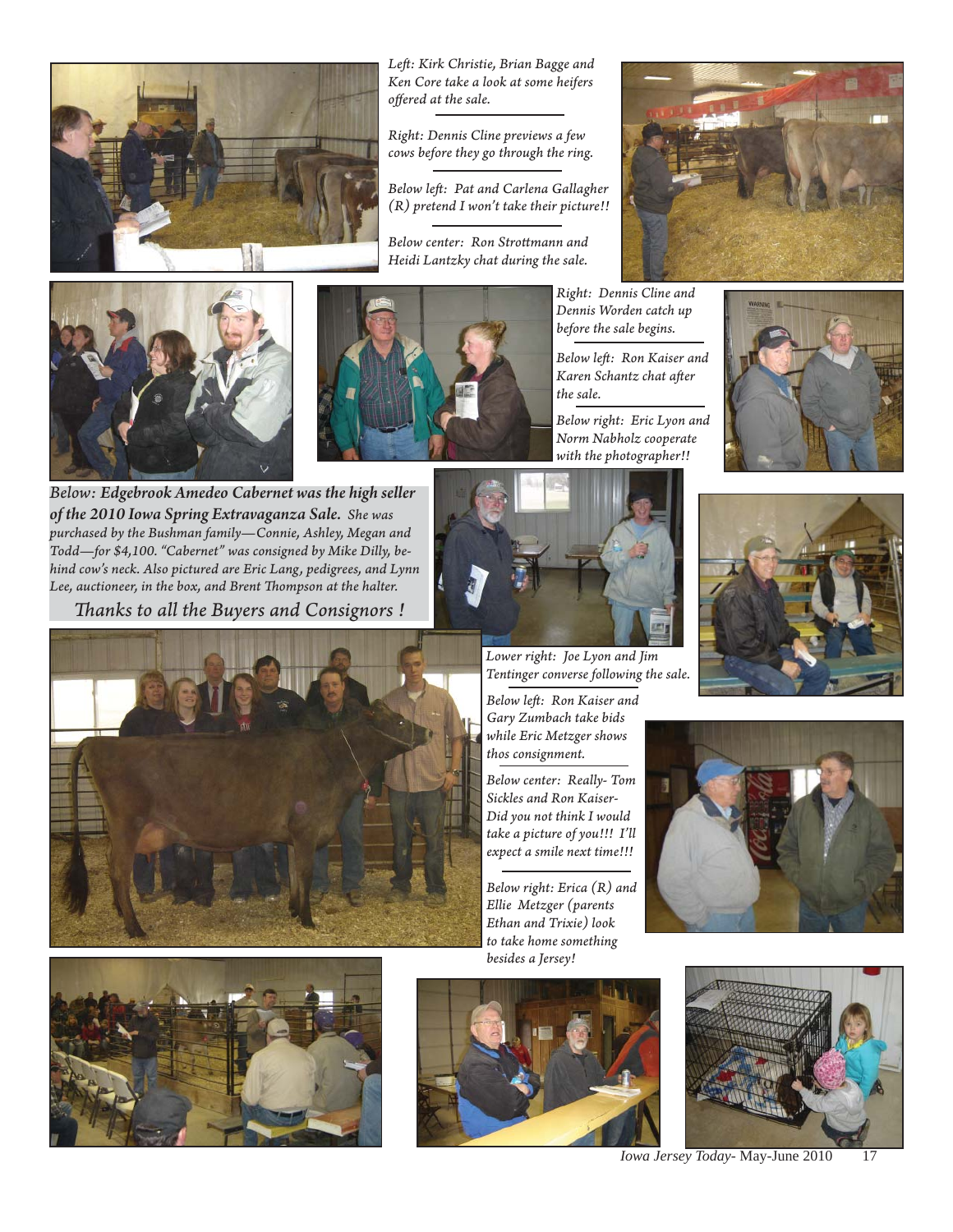# **April 2010 JPI Iowa Cows**

| RegName                              | Lac#           | <b>JPI</b> | <b>Milk</b> | Fat | Prot            | NM\$ | CM\$ | FM\$ | SCS  | PL             | PR             | <b>PTAT</b>  | EFI            | Score | Owner                             |  |
|--------------------------------------|----------------|------------|-------------|-----|-----------------|------|------|------|------|----------------|----------------|--------------|----------------|-------|-----------------------------------|--|
| CINNAMON RIDGE ARTIS PRAISE          | 4              | 187        | 1291        | 55  | 40              | 492  | 502  | 492  | 2.84 | 3.6            | 0.5            | 0.9          | 5.8            |       | 87 MAXWELL, AMY                   |  |
| SUMMETZ JACE SUE SAVANNAH            | 3              | 181        | 840         | 41  | 34              | 502  | 541  | 475  | 2.73 | 4.8            | 0.8            | 1.3          | 9.1            |       | 92 SUMMIT FARM INC                |  |
| <b>LYON PARAMOUNT BEST-ET</b>        | 4              | 176        | 868         | 56  | 35              | 450  | 490  | 423  | 2.86 | 3.6            | 0.4            | 1.1          | 7.9            |       | 90 SPERFSLAGE, JEREMIAH           |  |
| <b>CORTEZ BRIDE</b>                  | 1              | 161        | 846         | 72  | 39              | 407  | 466  | 364  | 2.91 | 2.2            | $-0.5$         |              | 7.8            |       | SPERFSLAGE, JEREMIAH              |  |
| MULTI-ROSE MECCA SAVE-ET             | 1              | 160        | 1249        | 57  | 35              | 414  | 408  | 427  | 2.94 | 3              | $-0.4$         | 1.3          | 7.5            |       | 84 MULTI ROSE JERSEYS INC         |  |
| <b>LYON CHARACTER</b>                | 4              | 155        | 339         | 69  | 24              | 419  | 476  | 373  | 2.99 | 2.6            | 1              | 1.5          | 8.7            |       | 93 LYON JERSEYS                   |  |
| <b>GR IMPULS PENNY OF MULTI-ROSE</b> | 3              | 153        | 685         | 48  | 36              | 361  | 427  | 311  | 3.15 | 2.3            | 1.4            | 0.8          | 5.1            |       | 91 MULTI ROSE JERSEYS INC         |  |
| <b>LYON IMPULS SALLY</b>             | 3              | 151        | 177         | 53  | 29              | 434  | 532  | 354  | 2.87 | 3.6            | 1.3            | 0.4          | 5              |       | 85 LYON JERSEYS                   |  |
| EDGEWATERS IMPULS IDA                | 2              | 149        | 871         | 51  | 41              | 347  | 411  | 299  | 3.04 | 1.8            | 0.1            | 0.5          | 5.2            |       | 85 MULTI ROSE JERSEYS INC         |  |
| <b>LYON JACE ELAINE</b>              | 4              | 148        | 1224        | 58  | 41              | 367  | 388  | 357  | 2.86 | 1.6            | $-0.5$         | 0.9          | 9              |       | 86 LYON JERSEYS                   |  |
| HEI BRI PARA KEET                    | 1              | 147        | 432         | 35  | 31              | 353  | 428  | 293  | 2.94 | 2.9            | $\mathbf{0}$   | 0.8          | 8.2            |       | 88 LANTZKY BRIAN & HEIDI & FAMILY |  |
| <b>GR CINNAMON RIDGE CARL LOTTIE</b> | 1              | 146        | 1902        | 64  | 49              | 314  | 287  | 349  | 3.02 | 0.4            | $-0.4$         |              | 7.5            |       | MAXWELL AMY & KARA                |  |
| MULTI-ROSE ACCESS CANDY              | 1              | 146        | 1151        | 36  | 37              | 325  | 337  | 324  | 3.08 | $\overline{2}$ | 0.9            | 1.2          | 6.6            |       | 79 MULTI ROSE JERSEYS INC         |  |
| SUMMETZ PARA CUZ CARON               | 4              | 146        | 583         | 30  | 35              | 310  | 384  | 253  | 3.02 | 2.5            | $-0.1$         | 0.8          | 7.8            |       | 90 SUMMIT FARM INC                |  |
| LYON JACE NOBLE                      | 3              | 146        | 914         | 46  | 35              | 352  | 386  | 329  | 2.94 | 2.1            | $-0.1$         | 0.8          | 9              |       | 91 LYON JERSEYS                   |  |
| CINNAMON RIDGE IMPULS PIPER          | 3              | 146        | 360         | 39  | 32              | 381  | 469  | 310  | 2.96 | 3              | 1.2            | 0.7          | 5.3            |       | 87 MAXWELL, EDWIN A               |  |
| <b>GR LYON GANNON NANCE</b>          | 2              | 145        | 1449        | 47  | 39              | 345  | 331  | 366  | 2.86 | 2.3            | $-1$           | 0.8          | 8.4            |       | 84 LYON JERSEYS                   |  |
| DARLAWN JACE TIFFANY                 | 3              | 145        | 734         | 39  | 30              | 372  | 407  | 347  | 2.87 | 3.1            | 0.4            | $\mathbf{1}$ | 8.9            |       | 87 MULTI ROSE JERSEYS INC         |  |
| <b>LYON MAXIMUS ECTASY</b>           | 2              | 142        | 247         | 69  | 31              | 407  | 505  | 327  | 2.86 | 2.1            | 0              | 0.6          | 7.3            |       | 87 LYON JERSEYS                   |  |
| CINNAMON RIDGE ART CAROLINA          | 3              | 138        | 950         | 34  | 31              | 377  | 391  | 372  | 2.86 | 3.6            | 0.1            | 0.2          | 5.2            |       | 87 MAXWELL AMY & KARA             |  |
| DOMINOS CARRIER ORO                  | 3              | 137        | 1336        | 37  | 39              | 286  | 286  | 295  | 3.01 | $\overline{2}$ | $-0.8$         | 0.7          | 7.9            |       | 82 MULTI ROSE JERSEYS INC         |  |
| PR CEDAR VALLEY FRED HASTY           | 3              | 137        | 773         | 42  | 34              | 290  | 337  | 256  | 3.09 | 1.6            | 1              | 0.1          | 8.4            |       | 83 CEDAR VALLEY DAIRY FARMS INC   |  |
| <b>LYON PERIMITER JUSTICE</b>        | 5              | 136        | 324         | 25  | 36              | 346  | 455  | 258  | 2.88 | 3.5            | 0.9            | $-0.5$       | 7.4            |       | 85 LYON JERSEYS                   |  |
| CAL-MART IMPULS BINNEY 9053          | 2              | 136        | 615         | 49  | 35              | 347  | 417  | 292  | 3.1  | 2.2            | 0.4            | 0.4          | 4.9            |       | 84 MULTI ROSE JERSEYS INC         |  |
| <b>LEGION BETTIE</b>                 | 1              | 136        | 813         | 40  | 25              | 359  | 364  | 359  | 2.95 | 3.4            | 0.4            | 1.6          | 8.1            |       | 85 SPERFSLAGE, JEREMIAH           |  |
| CAL-MART JACE DIVEENA 9065           | 1              | 135        | 699         | 55  | 29              | 365  | 400  | 340  | 2.86 | $\overline{2}$ | 0.2            | 0.7          | 7.5            |       | 82 MULTI ROSE JERSEYS INC         |  |
| MULTI-ROSE MECCA SAVY-ET             | 1              | 134        | 723         | 53  | 24              | 366  | 378  | 361  | 2.86 | 2.8            | $-0.6$         | 1.2          | 7.5            |       | 83 MULTI ROSE JERSEYS INC         |  |
| SUMMETZ ACTION BLANCHE BINNI         | 2              | 134        | 463         | 29  | 13              | 404  | 402  | 409  | 2.82 | 4.3            | 1              | 1.5          | 7.8            |       | 87 SUMMIT FARM INC                |  |
| SUMMETZ MOR WOP WHITNEY              | 5              | 133        | 1255        | 48  | 39              | 345  | 355  | 345  | 2.88 | 2.2            | $-1$           | 0.3          | 6.6            |       | 91 SUMMIT FARM INC                |  |
| <b>SUMMETZ BRAZO PARIS PERRI</b>     | 1              | 132        | 1242        | 22  | 33              | 297  | 284  | 316  | 3.01 | 2.7            | $-0.1$         | 0.4          | 8              |       | 85 SUMMIT FARM INC                |  |
| SUNWEST LUCKY BRENDON G5766          | 2              | 132        | 753         | 37  | 29              | 346  | 375  | 327  | 2.94 | 2.3            | 0.6            | 0.4          | 8              |       | 83 MILK UNLIMITED                 |  |
| HI-LAND MILITIA WITY MULTI-ROSE      | 1              | 130        | 718         | 39  | 31              | 359  | 401  | 330  | 3.02 | 3.7            | 0.5            | $-0.2$       | $\overline{7}$ |       | 80 MULTI ROSE JERSEYS INC         |  |
| KUNDE MILITIA VICTORIA               | 1              | 130        | 756         | 56  | 30              | 389  | 422  | 367  | 3.06 | 3.3            | 0.4            | $-0.1$       | 7.5            |       | 78 KUNDE DAVID & DONNA            |  |
| MULTI-ROSE MECCA SUE-ET              |                | 130        | 815         | 59  | 25              | 352  | 357  | 353  | 2.88 | 2.3            | $-0.4$         | 1.2          | 7.5            |       | 83 MULTI ROSE JERSEYS INC         |  |
| SUMMETZ JADE SAVANNAH SHANTA-ET      | 1              | 130        | 124         | 32  | 18              | 415  | 474  | 367  | 2.84 | 5.6            | 0.1            | 1.5          | 7.3            |       | 88 SUMMIT FARM INC                |  |
| SUMMETZ LEX BABS BRANDA              |                | $1$ 129    | 765         | 40  | 32              | 294  | 334  | 266  | 3.02 | 1.8            | $-0.7$         | 1.3          | 8.4            |       | 86 SUMMIT FARM INC                |  |
| MULTI-ROSE MECCA SWAN-ET             | 1              | 129        | 893         | 56  | 25              | 362  | 358  | 372  | 2.85 | 2.5            | $-0.3$         | 1.1          | 7.5            |       | 80 MULTI ROSE JERSEYS INC         |  |
| LYON JACE ATHENIA                    | 4              | 128        | 664         | 35  | 23              | 375  | 390  | 367  | 2.7  | 3.4            | $\overline{0}$ | 0.9          | 9              |       | 90 LYON JERSEYS                   |  |
| PR ROC-BOT BLAIR 3642                | 1              | 127        | 1054        | 48  | 33              | 312  | 321  | 311  | 2.89 | 1.1            | $\overline{0}$ | 0.9          | 8 <sup>°</sup> |       | 83 ROCK BOTTOM DAIRY              |  |
| SUMMETZ IATOLA FAIDA FIFI            | 1              | 127        | 802         | 37  | 30              | 283  | 310  | 265  | 2.96 | 1.2            | $-0.1$         | 0.7          | 7.7            |       | 82 SUMMIT FARM INC                |  |
| MULTI-ROSE BOOM TRANCE               | 1              | 126        | 1209        | 51  | 39              | 264  | 279  | 259  | 3.03 | $\overline{1}$ | $-0.9$         | 0.1          | 7.3            |       | 81 MULTI ROSE JERSEYS INC         |  |
| SUMMETZ JORDAN PATI PENI             | $\overline{2}$ | 126        | 994         | 32  | 36              | 278  | 307  | 261  | 2.84 | 1.6            | $-0.9$         | 1            | 8.3            |       | 84 SUMMIT FARM INC                |  |
| SUMMETZ ARTIST HOSTA HADIYA          | $\frac{3}{2}$  | 126        | 653         | 27  | 25 <sup>2</sup> | 399  | 423  | 383  | 2.76 | 4.3            | 0.2            | 0            | 4.7            |       | 84 SUMMIT FARM INC                |  |
| PR STROTTMANN LEXI ARWYN             | 1              | 126        | 626         | 30  | 24              | 329  | 353  | 314  | 2.95 | 2.9            | 0.5            | 0.8          | $\overline{1}$ |       | 81 STROTTMANN RONALD J & SONS     |  |
| SUMMETZ ACTION SAMIRA SAMI           | $\overline{2}$ | 126        | 790         | 26  | 23              | 335  | 335  | 340  | 2.78 | 3.2            | 0.5            | 1.2          | 8.3            |       | 88 SUMMIT FARM INC                |  |
| STEINHAUERS TYSON COCOA              | 4              | 125        | 1117        | 39  | 32              | 315  | 312  | 324  | 2.93 | 2.4            | 0.3            | 0            | 7.7            |       | 89 MULTI ROSE JERSEYS INC         |  |
| MULTI-ROSE PRIMETIME BERT            | $\overline{2}$ | 124        | 1138        | 27  | 39              | 243  | 267  | 231  | 3.1  | 1.4            | $-0.4$         | 0.8          | 7.8            |       | 84 MULTI ROSE JERSEYS INC         |  |
| SUMMETZ NATHAN DACEY DESI            | $\overline{2}$ | 124        | 513         | 40  | 34              | 290  | 368  | 228  | 3.15 | 2.2            | 0.1            | 0.1          | 7.3            |       | <b>86 SUMMIT FARM INC</b>         |  |
| SUMMETZ ARTIST DERBY DARIA-ET        | $\overline{2}$ | 119        | 1253        | 56  | 37              | 262  | 266  | 265  | 2.98 | 0.5            | $-1.5$         | 0            | 5 <sup>5</sup> |       | 87 SUMMIT FARM INC                |  |
| SUMMETZ FORCE UMEKO UMA              | 1              | 107        | 694         | 24  | 16              | 312  | 299  | 327  | 2.89 | 3.5            | 0.2            | 1            | 8.3            |       | 87 SUMMIT FARM INC                |  |
| SUMMETZ RALSTON DAVIDA DARIA         | 1              | 97         | 774         | 15  | 23              | 235  | 237  | 241  | 2.96 | 1.7            | 0.3            | 0.9          | 8.6            |       | 82 SUMMIT FARM INC                |  |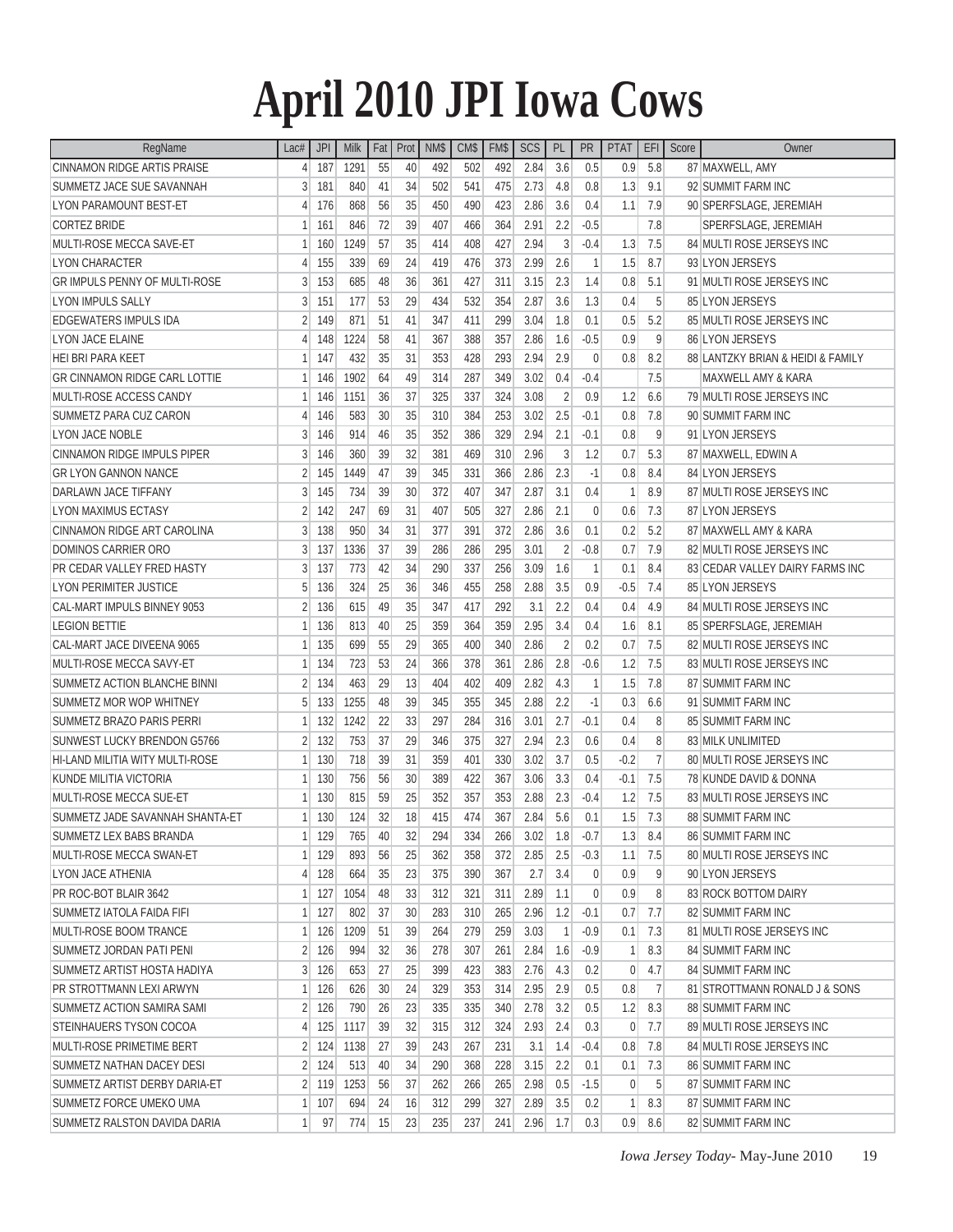

*Illinois State Fair Open show Aug 19th Junior show Aug 20th*

## *Parish show is at Ropps Dairy July 3rd, picnic at noon, show following*

# Fred Stout Experience Fund

 We are pleased to report that **Stuart Schooley** of Clovis, NM and **Dan Bansen** of Dayton, OR have donated a heifer to be sold in the National Heifer Sale on Saturday, June 26 in Dayton, OR. All proceeds will go entirely to support the **Fred Stout Experience Fund**. This July 23, 2009 heifer (pedigree attached) is a **P9 "Jarrett"** out of an **E-90% Abe that is +125 for JPI™**. The grandam was a **VG-85% "Jake" with 19,600 lbs. of milk actual at 2-11**. Our heartfelt appreciation goes to both Stuart and Dan for this fine gesture in memory of their good friend, Fred Stout.

 *Several friends of Fred are working hard across the country to syndicate this heifer by selling shares for \$100 each. Once this syndicate has purchased the donation heifer, it will immediately resell her to the highest bidder. All proceeds will go to support the Fred Stout Experience Fund.*

 We hope that you will be interested in being a part of this worthy fund raiser in memory of our good friend, Fred Stout. Please call or email Tara Bohnert as soon as possible 920-390-9183 or tbohnert@altagenetics.com. As Fred would tell us, *let's make something good happen and have some fun doing it!*



24 *Iowa Jersey Today*- May-June 2010

At Left- *Kari Lien, 2009 Iowa Jersey Breed Award winner and Iowa Jersey Princess*. Kari is posing with the heifer calf Lyon Jersey's donated to her for  $\bullet$ winning the State Award. Thanks to Lyon Jerseys for donating the 2009 heifer. If you would like to donate the heifer in 2010, please contact one of the IJCC offi cers. *Make sure you fi ll out the applications for IJCC Youth Awards you are eligible for!*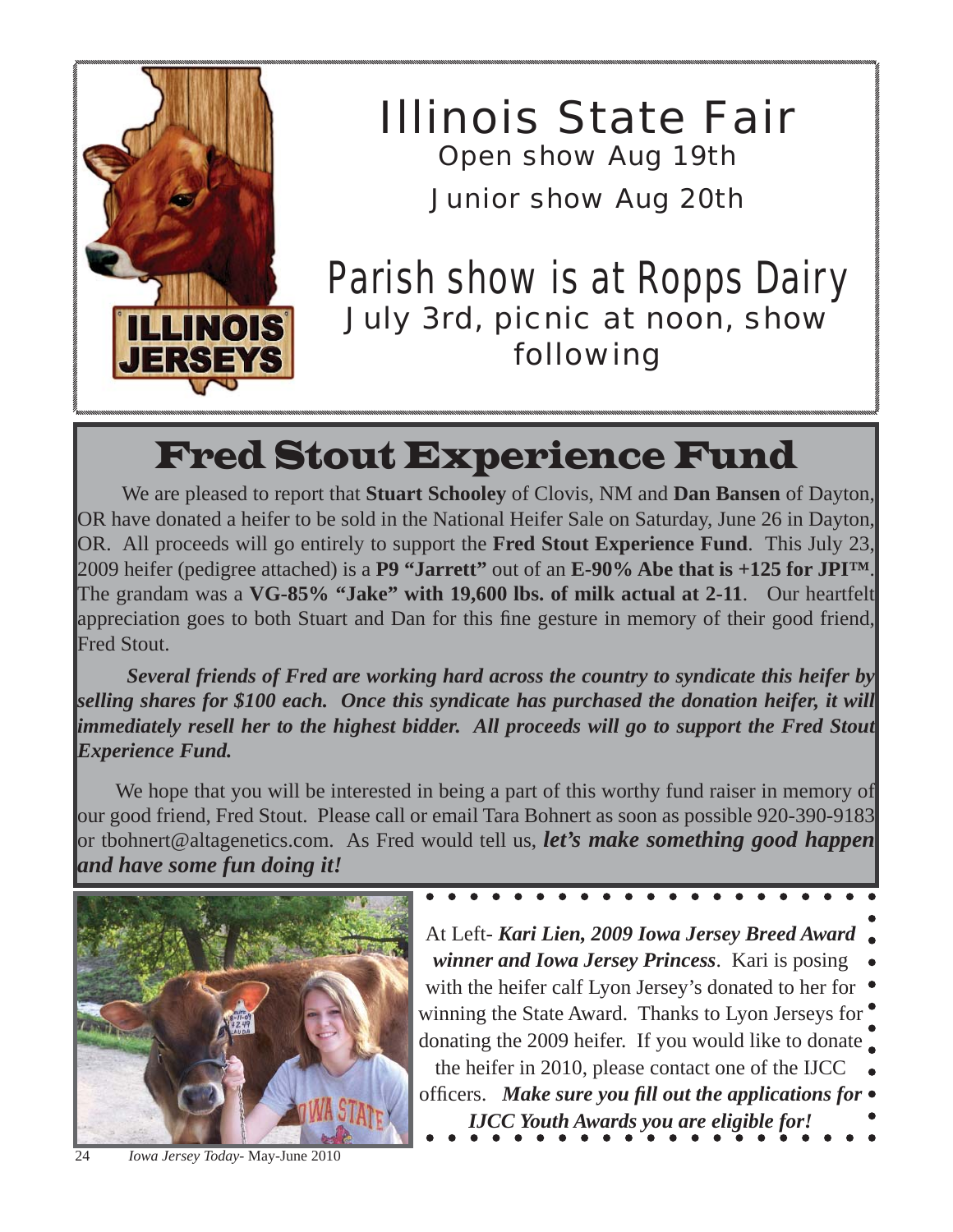

2010 marks the one hundredth anniversary of the National Dairy Cattle Congress. In celebration of the event a special anniversary show and sale will be held. The  $22<sup>nd</sup>$  Top Ten Holstein sale features 10 of the most prominent Holstein breeders in North America with 10 top consignments from each establishment. The sale is managed by Burton  $&$  Associates, Berryton , Kansas . Also selling is a select group of Brown Swiss selected by Wayne Sliker, Modern Associates, St. Paris , Ohio and forty head group of high profile Jerseys selected by Nabholz Farm, West Union, Iowa. An added feature to the sale will be a group of top commercial springing heifers and a herd helper breeding bull sale that will complete the auctions. According to sale manager Dallas Burton, "we want to include every part of the dairy industry with these sales from the High genomic animals and 1<sup>st</sup> picks to fine type, deep pedigreed cattle to enhance the breeding program of established breeders".

The sale is scheduled to start at 10:00 a.m. September  $16<sup>th</sup>$  at the Cattle Congress grounds in Waterloo , Iowa . Following the sale will be a beef and pork dinner sponsored by Yarrabee Farms, Brooklyn , Iowa .

Friday, September  $17<sup>th</sup>$  will mark the  $100<sup>th</sup>$ anniversary show and celebration of the greatest dairy show in the world, The National Dairy Cattle Congress. The facilities are in fantastic shape in a great location and a great time of the year. The show is two weeks before the World Dairy Exposition and will be exhibitor friendly with fantastic premiums for open and junior entries. World renowned judges, Chris Hill from Thurmont , Maryland and Gary Estes from Ozark, Missouri will officiate. Judging of the Supreme Champions will be done by former Klussendorf and Klussendorf McKenzie award winners. An exhibitors dance and party after the show will conclude a great two days celebrating the rich history of the dairy industry.

For more information, contact National Cattle Congress Fair http://www.nationalcattlecongress. com/ (entries close, September 1st) or

 Burton & Associates Box 7 Berryton, Kansas 66409 Office: 785-379-9774 Cell: 785-806-9774 dallasburton@cox.net

Nabholz Farm 24807 Neon Rd. West Union, Iowa<br>52175 563.422-3692 563.422-3084 nabholz@ 563.422-3084 nabholz@ hawkeyetel.com

Wayne and Connie Sliker 8409 Runkle Rd. St. Paris, Ohio 43072, USA 937.663.4645 937.663.4010 (fax) wayne@topacres.com

# *Iowa State Fair Entry Information*

Entries may be made online at www.iowastatefair. org/entry. Entries may also be made on forms available online at www.iowastatefair.org. Complete entry form and return it with full payment of all fees to: Iowa State Fair, Dairy Cattle Department, P.O. Box 57130, Des Moines, Iowa 50317-0003. No entries accepted without payment.

ENTRIES MUST BE SUBMITTED ONLINE OR POSTMARKED ON OR BEFORE JULY 1. Entries postmarked July 2 - July 8 will be charged a late fee of \$10 per head in addition to regular entry fees. No entries will be accepted after July 8. Entries are accepted according to earliest postmark.

# **Planning to classify in July?**

Contact Lori King at AJCA by June 1st to be included in the July -Iowa Schedule.

## An Iowa Farmer

I am an Iowa farmer, part and product of the land on which I grew. Flat and open and straight, like the farm roads that border the fields. Friendly and receptive, like the rich, black soil that grows the corn. Simple and plain, but productive, like the fields of soybeans and hay. Of course, an Iowa farmer has not many deep intriguing forests within, not many clear refreshing lakes to draw upon, no lofty mountain peaks to soar from, no yawning canyons to descend.

My wonder of nature in the fertile earth beneath my feet and the squared-off ruler-straight rows of hybrid seed corn.

But no matter, I am who I am.

An Iowa farmer and that is more than enough.